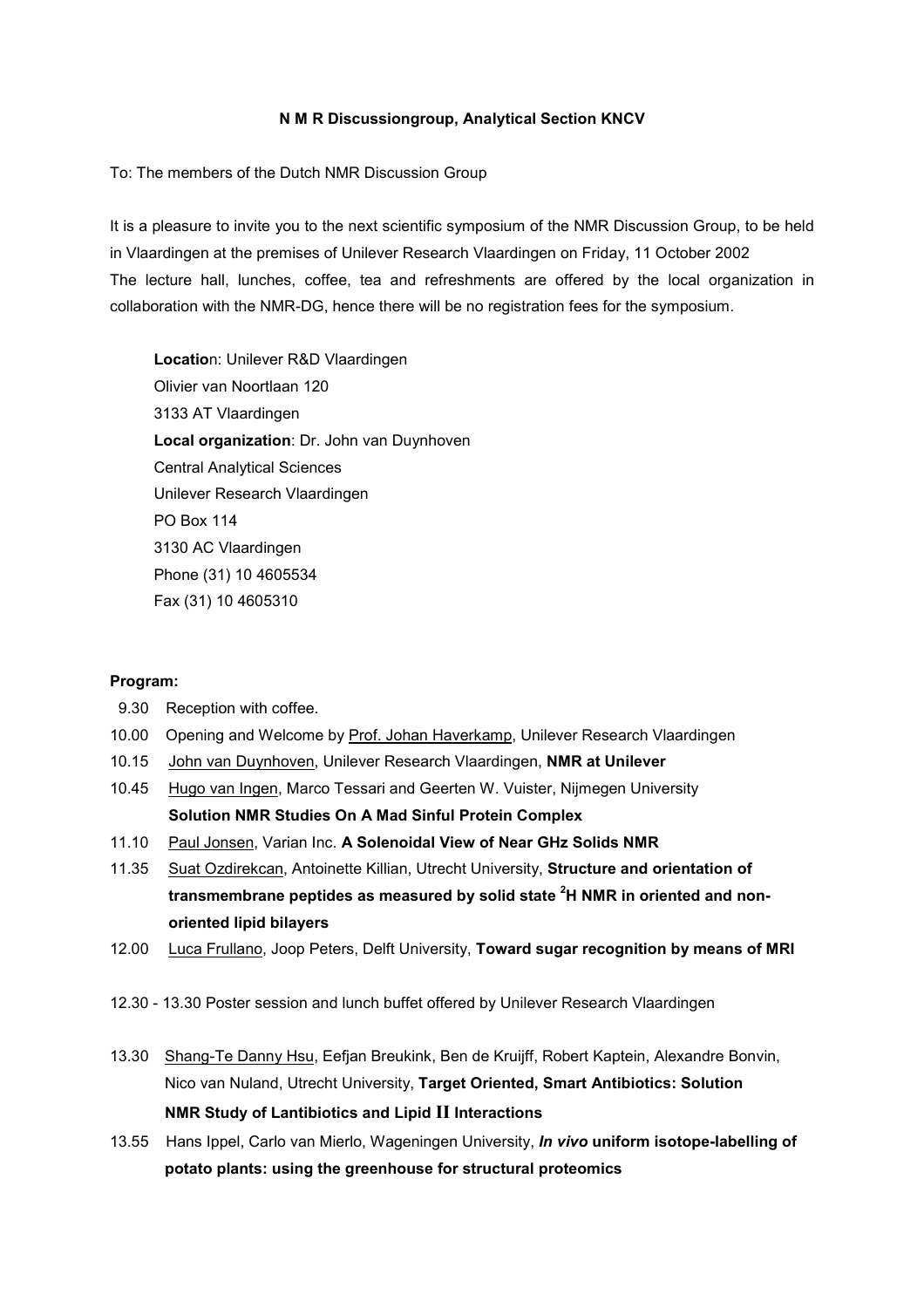- 14.20 Ido de Boer, Joerg Matysik, Huub de Groot. Leiden University **Solid-state NMR structure determination of an artificial 113Cd-Chlorin aggregate in Ultra-High Magnetic Field**
- 14.45 15.00 coffee (Posters)
- 15.00 Serge Söntjens, Marcel van Genderen, Rint Sijbesma and Bert Meijer, Eindhoven University, **NMR studies of supramolecular systems**
- 15.25 Henk Van As, Adri de Jager, T. Sibgatullin, S. Melnikov, D. Filippov, Frank Vergeldt, L. van der Weerd, Wageningen University, **Does asymptotic single compartment diffusion trace compartment size, membrane permeability and tissue hydraulics? a double DARTS approach**
- 15.50 T.G. Ajithkumar, Arno Kentgens, Nijmegen University, **Homonuclear Correlation Experiments of Half-Integer Quadrupolar Nuclei using MQMAS at the P4 Magic Angle**

### 16.15 Closure

# *16.35 Reception with drinks offered by Unilever*

# **Poster session**

The titles of the posters will be e-mailed in the week before the meeting. Please, send us full details on the posters to be presented on behalf of your institute of company (Title, Authors, Name of the presenter and name of the institute(s)) not later than Friday, October 4. The NMR-DG will award the best poster presentation with a prize.

### **Registration**

We have restricted this mailing to our e-mail addressable members. We therefore urge all of you to make people at your institute aware of this NMR-DG meeting. For those of you who received the information of the coming symposium through colleagues, please, tell us your email address to ensure that you receive forthcoming mailings.

To make the necessary preparations for the lunch and the poster session, the registration deadline has been set at Monday, October 7, 2001, 3.00 PM. Registration is possible by phone, fax or e-mail with Barbara Hendricx, Phone: +31 30 253 2652, Fax: +31 30 253 7623, e-mail [secr@nmr.chem.uu.nl.](mailto:secr@nmr.chem.uu.nl)